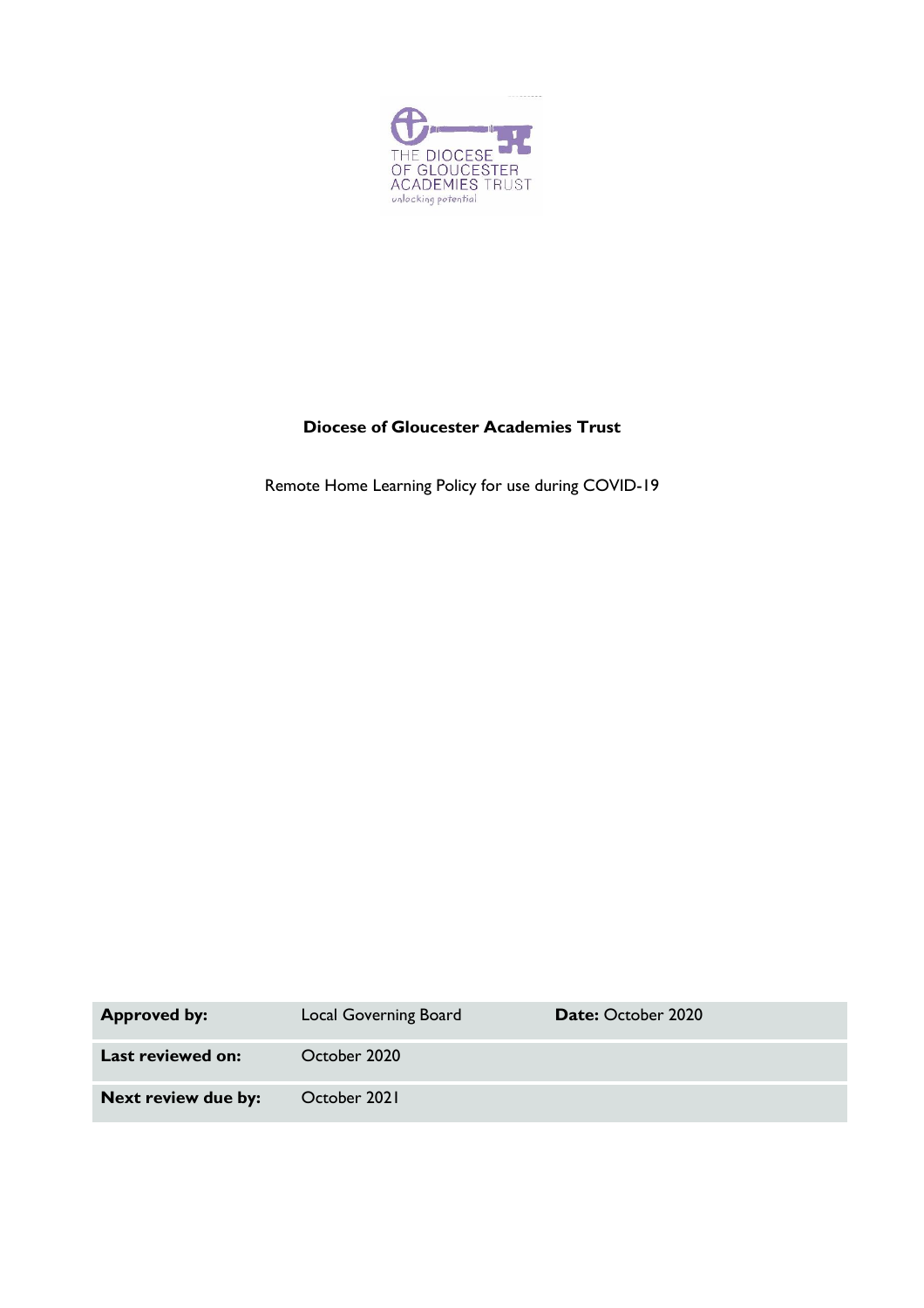## **1. Aims**

This is an adaptable remote learning policy for staff which aims to clarify expectations and safeguards for staff working remotely currently. DGAT does not expect its staff to be leading new learning at this time via online platforms, especially not from their homes. This does not mean online platform cannot be used to share work with pupils at home as long as the all schools are following the latest safeguarding guidance.

In line with advice and guidance from the DFE, a range of work will be planned that can be completed both online and offline and takes into account the class teachers knowledge of the children's ability as well as taking into account our knowledge that not every child will have access to technology at this time. We also, recognise that parents cannot be expected to become teachers, particularly when many have their own work to undertake.

At Hardwicke Parochial Primary Academy work for pupils during this exceptional time will be set via the school website <https://hardwicke-parochial.eschools.co.uk/web> .

The key aims are :

- Ensure consistency in the school's approach to remote learning
- Set out expectations for all members of the school community with regards to remote learning
- Provide appropriate guidelines for data protection

#### **2. Roles and responsibilities**

#### **2.1 Teachers**

Teachers are responsible for:

#### **Setting work:**

- Setting work that is meaningful and ambitious each day in a range of subjects using Microsoft Teams, and the school website. Teachers will plan lessons that link directly to the curriculum focus for that year group and will provide resources to support tasks for home learners.
- Staff will add these resources to the Remote Learning webpage electronically at the beginning of each week and it will be the responsibility of families to print/use these resources at home (or contact the school to ask for a 'paper pack').
- Should remote learning need to be set for a class or bubble, the work will be set for the week in English, Maths and other subjects and will be posted on the class's 'School Closure' website page, within the 'Learning' section by 3pm the next working day.

The information for school or class closure will contain:

- o A timetable for Online Learning via Microsoft Teams (Live teaching) and pre-recorded teaching
- o Website links needed to access home learning resources along with clear information about the learning for that week. This will include reference to daily tasks for relevant subjects
- o Curriculum map which details home learning for subjects other than English and maths
- o Links to daily English lessons a mixture of Oak Academy and the school's own curriculum plans.
- $\circ$  Links to daily Maths lessons these will predominately be linked to the CanDo Maths curriculum and teachers will provide further resources and guidance.
- o Worksheets to accompany lessons will be available to download or for parents to collect from the school office in a socially distant way.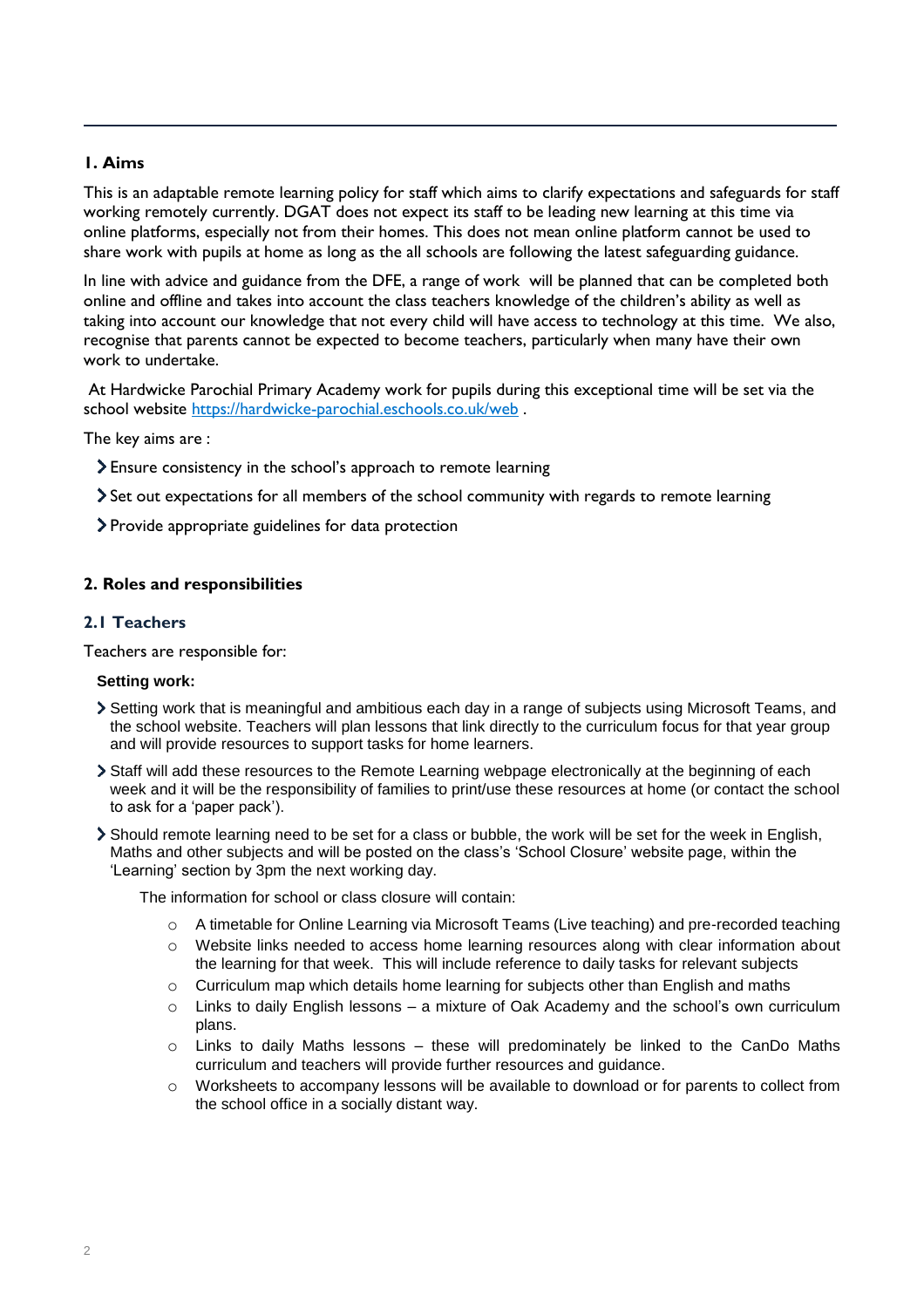- Teacher will provide frequent clear expectations of new content delivered by the teacher in school or through high quality curriculum resources and videos. Videos to be posted via Microsoft Teams to support children's learning of concepts, ideas and new knowledge. Some of these may include teacher-led videos where teachers explain they key concepts of a lesson, as they would in class.
- Work will be set in advance by the Friday of the previous week. However, this might not always be given that teachers might have to change at short notice. Therefore, learning will aim to be online by 3pm the previous day or as soon as practical to do so.
- Teachers will plan work from their medium term plans in reading, writing and mathematics, as well as their medium term plans for the wider curriculum subjects. There should be little or no break in the planned sequence of work. However, texts and resources may change as a results of remote learning.
- Teachers will ensure that support and activities will be tailored to individual needs to prevent children falling further behind,
- In the event of individual pupils needing to remain at home, teachers will provide adapted learning resources for children with additional learning needs, i.e. SEND or where English is an additional language.

#### **Providing feedback on work**

- The school expects pupils and staff to maintain a good work ethic during the period of remote learning. the school uses as part of its formative assessment and feedback methods a variety of tools such as quizzes and pther digital tools. This will continue in the event of the remote education policy being put into place.
- Finished work can be uploaded to Microsoft Teams for comment or recorded in their workbooks which will be handed in at the end of the closure. To get same day feedback, this will need to be uploaded by 3.30pm each day. Weekly phone calls to children working remotely on paper will support those working remotely who do not have access to Microsoft Teams.
- Teachers will use their normal formative assessment strategies to gauge how well pupils are progressing through the curriculum and adjust accordingly the place or complexity of task for the pupils to ensure a good level of understanding.
- Necessary formative feedback on work will be provided before the start of the next lesson where possible.
- Pupils are accountable for the completion of their own schoolwork-teaching staff will contact parents via Microsoft Teams and by phone if their child is not completing their school work or their standard of work has noticeably decreased.
- If children are required to self-isolate due to a family lockdown, teachers will add plans to the School Website and offer feedback to individual children as above.

#### **Keeping in touch with pupils and parents**

- This should only be undertaken in school unless the member of staff has a school phone. Where possible phone calls etc with parents should be in school with another member of staff present to ensure staff are protected from allegations from parents and pupils.
- Teachers will make contact with pupils not in school each day via Microsoft Teams. Each week, they will hold a PSHCE/nurture lesson to the whole class via Microsoft Teams if they whole class is in lockdown. Children can contact teachers each day via MS Teams and can expect a response during school hours: 9am-33pm. Those working with limited online support will get a weekly phone call and can be contacted via MS teams during school hours.
- Vulnerable pupils, such as Looked After and pupils with an Education Health Care may benefit from daily contact, either MS Teams or School Phones. This will be arranged with the parents/carers on an individual basis.

#### **Attending virtual meetings with staff and external agencies, parents and pupils:**

- Staff are expected to dress as they would in school for formal external meetings
- When attending a remote meeting, choose a location that is quiet, tidy and where it is unlikely to be disturbed.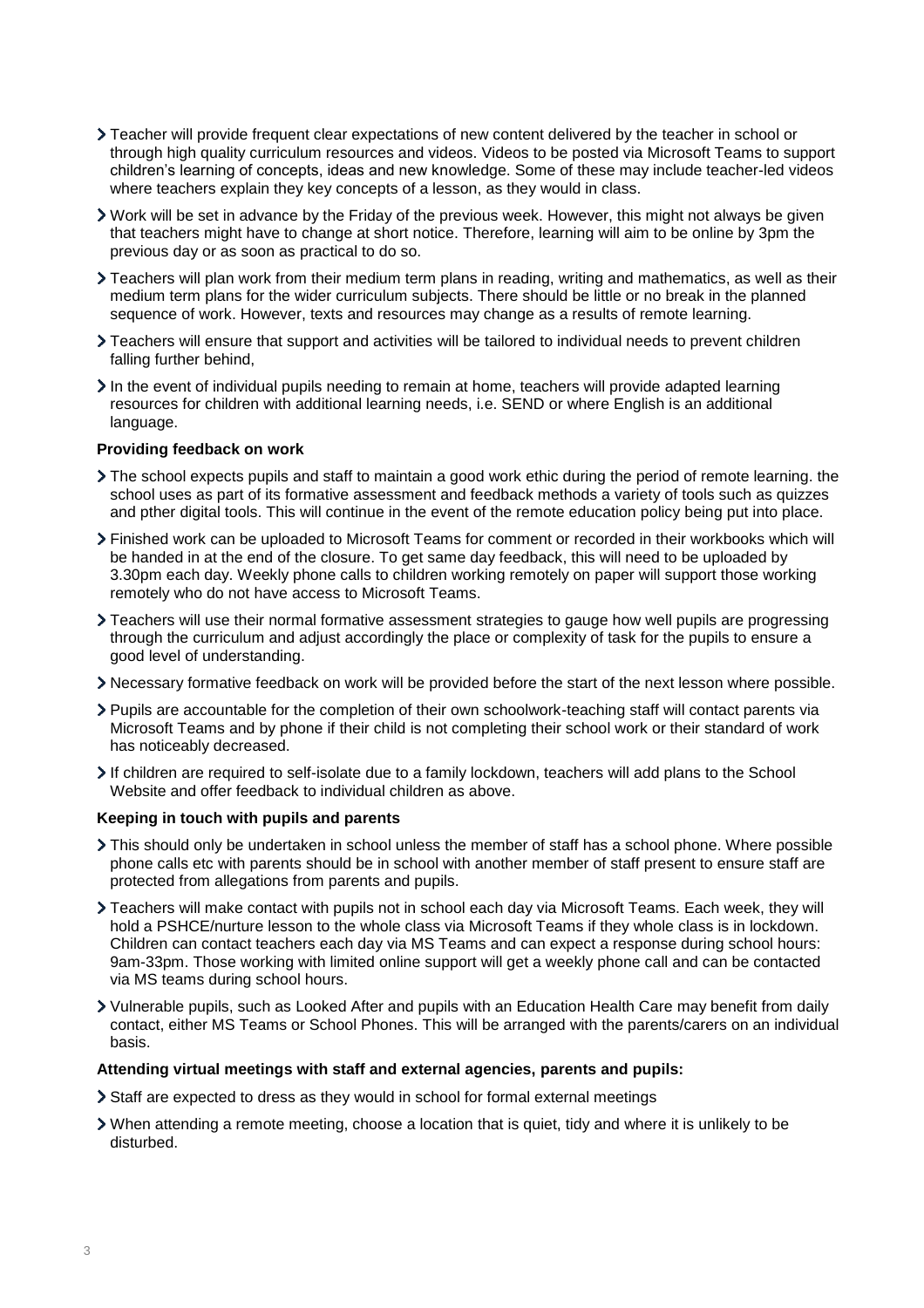If Teachers are working in school part-time, or are required to work from home during lockdown, duties will be shared out amongst all the other staff who are on site. Supervision at lunch and break-times will be predominantly shared between TAs and Office staff.

## **2.2 Teaching assistants**

Teaching assistants are responsible for:

Supporting pupils with learning remotely if they are 1:1 With a specific child

- $\circ$  Pupils with an EHCP are to be specifically supported by the TA allocated to them and their class
- $\circ$  Work is to be adapted from the lessons planned by the teacher. The TA will use MS Teams and email/phone to further support pupils with SEND printed copies of work is to be adapted and printed by the TA and delivered to the pupil's home if they are unable to collect.
- Implementing additional group interventions as directed by the class teacher via MS Teams
- Attending virtual meetings with teachers, parents and pupils, such as:
	- $\circ$  Staff are expected to dress as they would in school for formal external meetings
	- $\circ$  When attending a remote meeting, choose a location that is quiet, tidy and where it is unlikely to be disturbed.
- If TAs are working in school part-time, or are required to work from home during lockdown, duties will be shared out amongst all the other staff who are on site. Supervision at lunch and break-times will be predominantly shared between TAs and Office staff.

## **2.3 Subject leaders, including the SENDCO**

Alongside their teaching responsibilities, as outlined above, subject leads are responsible for:

- Ensuring that work set matches the curriculum plans in place, including any adaptations for catch up.
- Working with teachers teaching their subject to make sure work set is appropriate and consistent with schools plans and expectations.
- Working with other subject leads, the SENDCo, Deputy Headteacher and Headteacher to make sure that work set across subjects is appropriate and consistent, and deadlines are being set an appropriate distance away from each other.
- Monitoring the work set by teachers in their subject via a Deep Dive. However, for reading, writing and maths, this will be conducted by the Senior Leadership Team while the lockdown is in place via regular remote meetings and monitoring planning each week.
- Alerting teachers to resources they can use to teach their subject.
- Liaising with leaders to ensure that the technology used for remote learning is accessible to all pupils and that reasonable adjustments are made when required.
- Ensuring that pupils with EHC plans continue to have their needs met while learning remotely, and liaising with the headteacher and other organisations to make any alternate arrangements for pupils with EHC plans.
- Identifying the level of support or intervention that is required while pupils with SEND learn remotely.
- Ensuring that the provision put in place for pupils with SEND is monitored for effectiveness throughout the duration of the remote learning period.

#### **2.4 Senior leaders**

Alongside any teaching responsibilities, senior leaders are responsible for:

Coordinating the remote learning approach across the school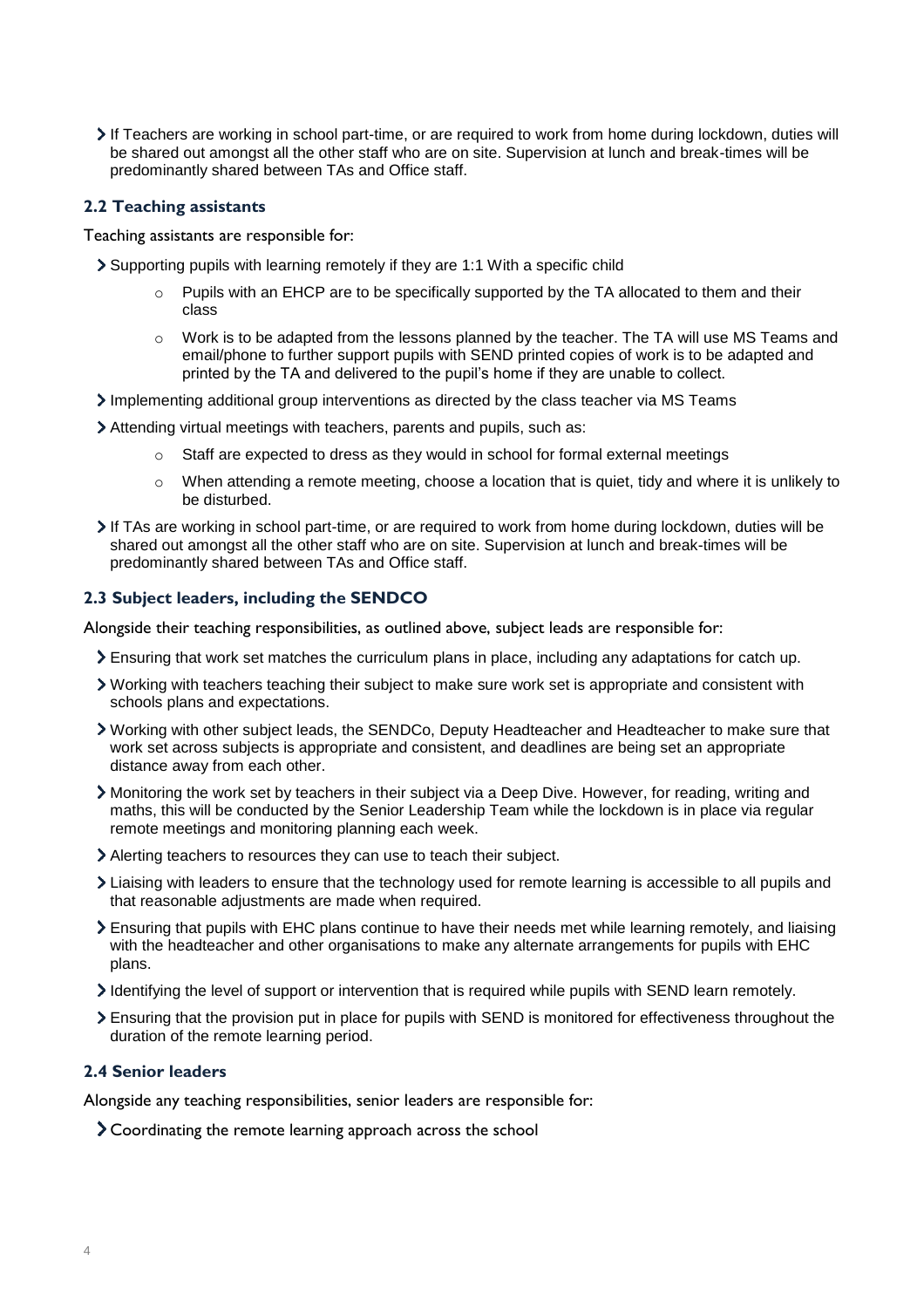- Ensuring that all pupils including PP and SEND pupils can access learning set and that arrangements are in place to oversee and monitor equality of opportunity.
- Monitoring the effectiveness of remote learning through regular meetings with teachers and subject leaders, reviewing work set or reaching out for feedback from pupils and parents
- Monitoring the security of remote learning systems, including data protection and safeguarding considerations

### **2.5 Designated safeguarding lead**

The DSL is responsible for:

Ensuring that all withing the school follow the Trust safeguarding policy including the latest amendment's and communicate any changes to this guidance. Especially if an online presence is delivered. Please see the link below for latest guidance and advice.

<https://www.gov.uk/guidance/safeguarding-and-remote-education-during-coronavirus-covid-19>

#### **2.6 Pupils and parents**

Staff can expect pupils to:

- Adhere to this policy and at all times during periods of remote learning
- Upload work to MS Teams when work is completed by 330pm on the same day if they want same day feedback
- Seek help if they need it, from teachers or teaching assistants through MS Teams
- Seek help and alert teachers if they are not able to complete the work through MS Teams
- Report any technical issues to teachers and teaching assistants as soon as possible
- Ensuring they use any equipment and technology for remote learning as intended

Adhering to the behaviour policy at all times

Staff can expect parents to:

- Adhere to this policy at all times during periods of remote learning
- Make the school aware if their child is sick or otherwise cannot complete work
- $\blacktriangleright$  Seek help from the school if they need it if you know of any resources staff should point parents towards if they are struggling, include those here
- > Be respectful when making any complaints or concerns known to staff
- Ensuring their child is available to learn remotely at the agreed times and that the schoolwork set is completed on time and to the best of their child's ability
- Report any technical issues to the school as soon as possible
- Ensure their child uses the equipment and technology used for remote learning is used as intended

School will ensure that parents are kept updated with the DFE guidance and advice for supporting pupils at home through [https://www.gov.uk/guidance/help-primary-school-children-continue-their-education-during](https://www.gov.uk/guidance/help-primary-school-children-continue-their-education-during-coronavirus-covid-19)[coronavirus-covid-19](https://www.gov.uk/guidance/help-primary-school-children-continue-their-education-during-coronavirus-covid-19) for Primary pupils,

<https://www.gov.uk/guidance/help-children-with-send-continue-their-education-during-coronavirus-covid-19> for SEND pupils and

<https://www.gov.uk/guidance/help-children-aged-2-to-4-to-learn-at-home-during-coronavirus-covid-19> for Pre-school pupils.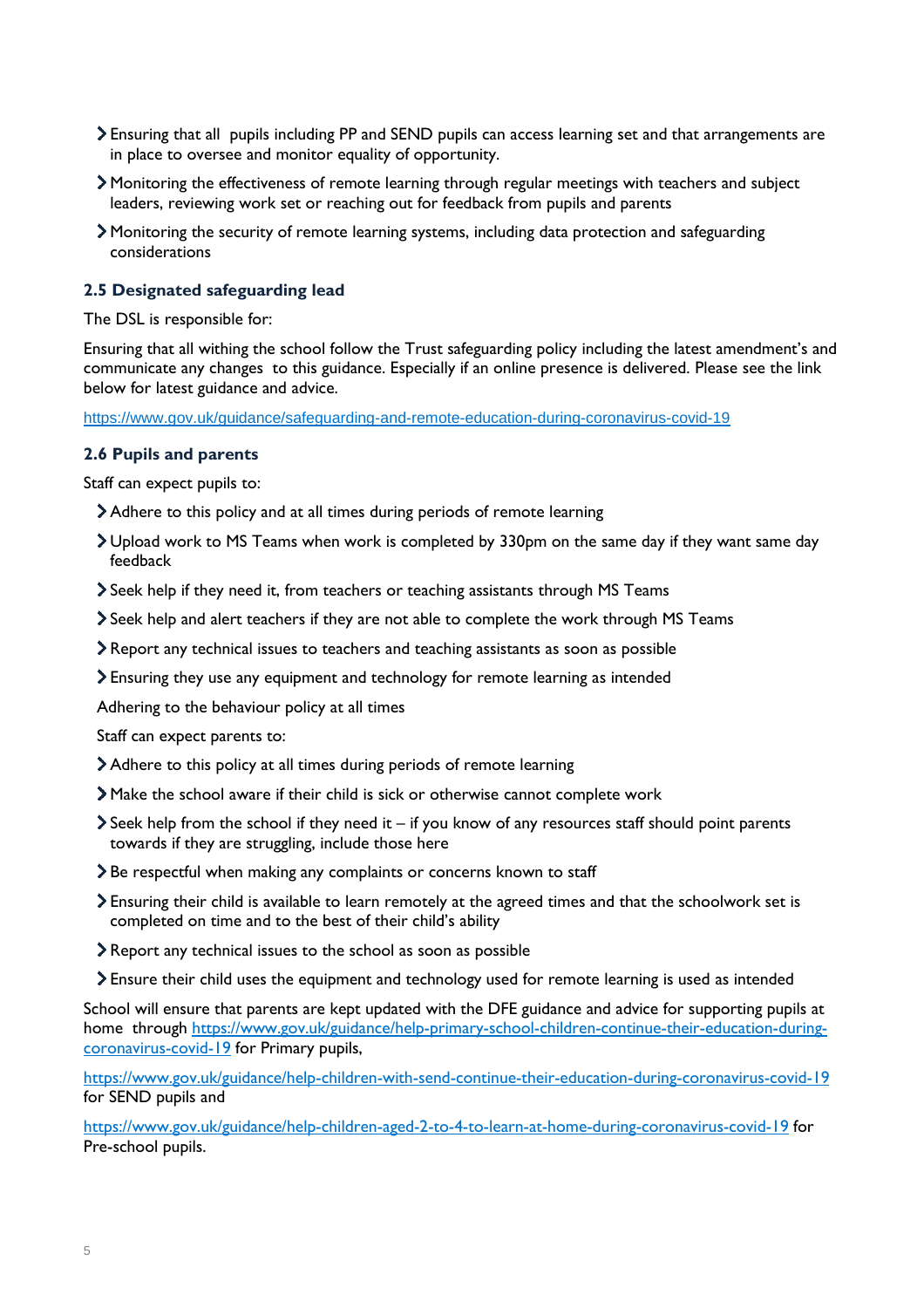## **2.7 Governing board**

The governing board is responsible for:

- Monitoring the school's approach to providing remote learning to ensure education remains as high quality as possible
- Ensuring that staff are certain that systems are appropriately secure, for both data protection and safeguarding reasons

## **3. Who to contact**

If staff have any questions or concerns, they should contact the following individuals:

- Issues in setting work talk to the relevant subject lead or SENCO or Deputy Head teacher
- $\blacktriangleright$  Issues with behaviour talk to the SENCO
- Issues with their own workload or wellbeing talk to Deputy Head teacher
- Concerns about data protection talk to the HT
- $\geq$  Concerns about safeguarding talk to the DSL

#### **4. Data protection**

#### **4.1 Accessing personal data**

When accessing personal data, all staff members will:

- Access the data through a secure cloud service: One Drive
- Staff should use School Laptops and Ipads use to access the data, Staff are not to use their own personal devices to access personal data

#### **4.2 Sharing personal data**

Staff members may need to collect and/or share personal data such as such as email addresses as part of the remote learning system. Such collection of personal data applies to our functions as a school and does not require explicit permissions.

While this may be necessary, staff are reminded to collect and/or share as little personal data as possible online.

#### **4.3 Keeping devices secure**

All staff members will take appropriate steps to ensure their devices remain secure. This includes, but is not limited to:

- Keeping the device password-protected strong passwords are at least 8 characters, with a combination of upper and lower-case letters, numbers, and special characters (e.g. asterisk or currency symbol)
- Ensuring the hard drive is encrypted this means if the device is lost or stolen, no one can access the files stored on the hard drive by attaching it to a new device
- Making sure the device locks if left inactive
- Not sharing the device among family or friends
- Installing antivirus and anti-spyware software
- $\blacktriangleright$  Keeping operating systems up to date  $-$  always install the latest updates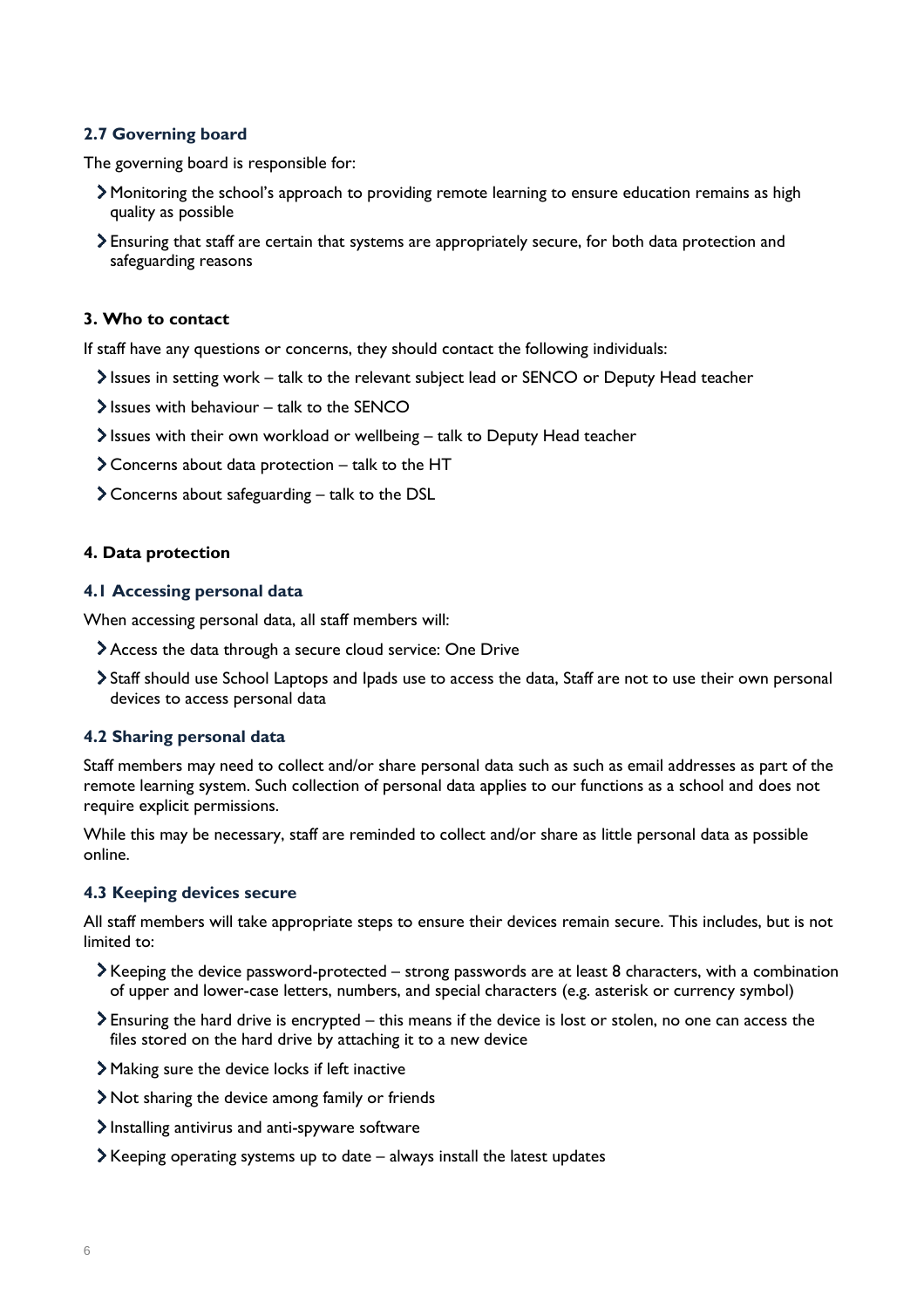## **5. Safeguarding**

All staff should be following the current Trust safeguarding policy and amendments. DSL's will communicate all updates to the school community. It remains the responsibility of every staff member during this time to take responsibility to stay updated with the latest advice and guidance for safeguarding. Safeguarding policy and the COVID 19 appendix are to be found on the School Website.

## **5.1 Online Safety**

This section of the policy will be enacted in conjunction with the school's online safety policy. Where possible, all interactions will be textual and public.

All staff and pupils using video communication must:

- Communicate in groups –one-to-one sessions are not permitted unless parents are also in the room.
- Wear suitable clothing this includes others in their household
- Be situated in a suitable 'public' living area within the home with an appropriate background-'private' living areas within the home, such as bedrooms, are not permitted during video communication.
- Use appropriate language –this includes others in their household.
- Maintain the standard of behaviour expected in school
- Use the necessary equipment and computer programmes as intended.
- Not record, store or distribute video material without permission.
- Ensure they have a stable connection to avoid disruption to lessons.
- Always remain aware that they are visible.

All staff and pupils using audio communication must:

- Use appropriate language this includes others in their household
- Maintain the standard of behaviour expected in school
- Use the necessary equipment and computer programs as intended
- Not record, stor or distribute audio material without permission
- Ensure they have a stable connection to advice disruption to lessons
- Always remain aware that they can be heard

The school will consider whether 1:1 sessions are appropriate in some circumstances, e.g. to provide additional support for pupils with SEND. This will be approved by the HT and in collaboration with the SENDCo.

Pupils not using devices or software as intended will be disciplined in line with the behaviour policy.

The school will risk assess the technology used for remote learning prior to use and ensure that they are no privacy issues or scope for inappropriate use.

The school will ensure that all school-owned equipment and technology used for remote learning has suitable anti-virus software installed, can establish secure connections, can recover lost work, and allows for audio and visual material to be recorded or downloaded, where required.

The school will communicate to parents via newsletters and the website about any precautionary measures that need to be put into place if their child is learning remotely using their own/family-owne equipment and